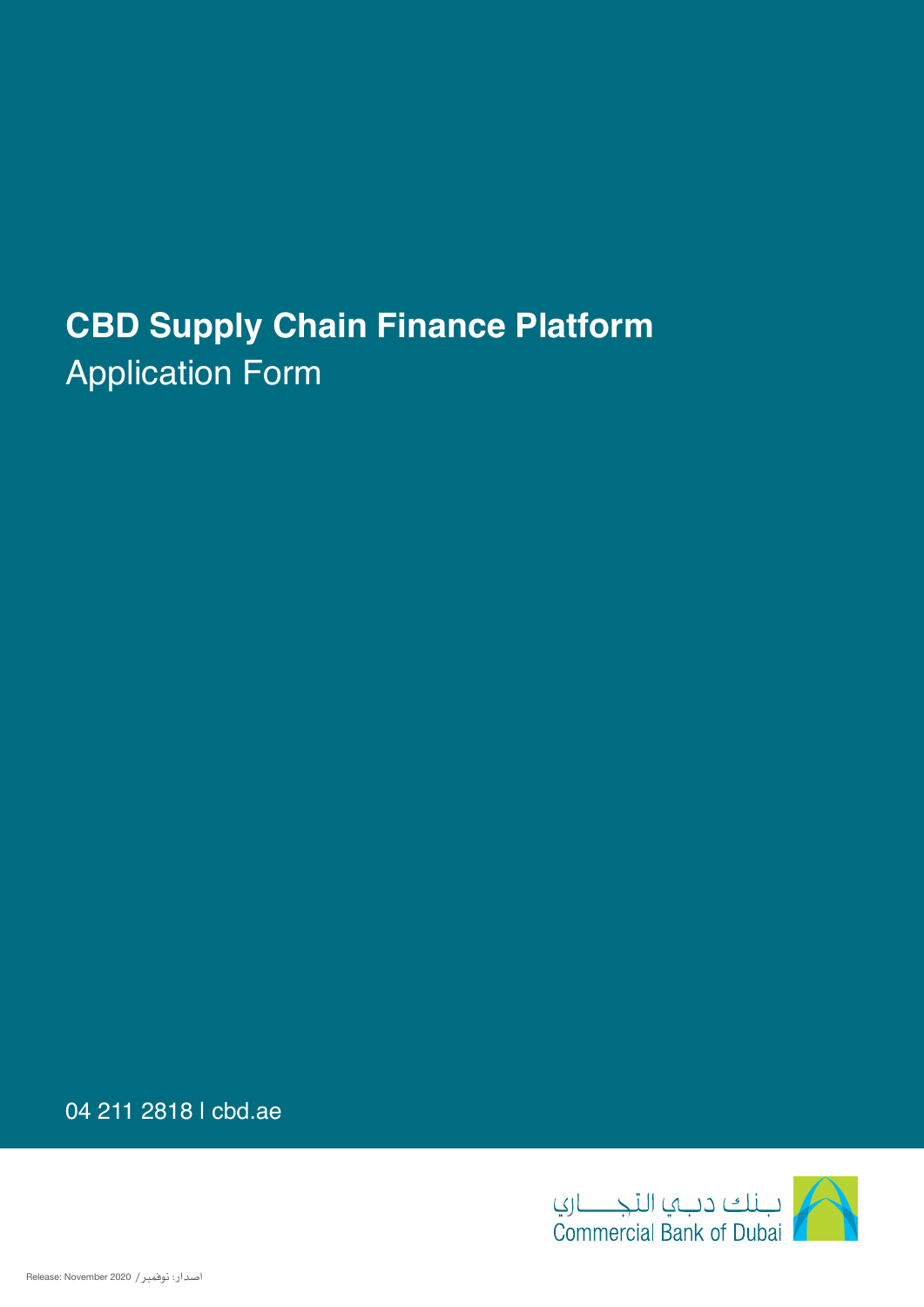## **CBD SUPPLY CHAIN FINANCE PLATFORM** APPLICATION FORM



| 1. Company Details                                                                                       |  |                                |  |  |
|----------------------------------------------------------------------------------------------------------|--|--------------------------------|--|--|
| Company Name                                                                                             |  |                                |  |  |
| Address                                                                                                  |  |                                |  |  |
| PO Box                                                                                                   |  | Emirate                        |  |  |
| Phone                                                                                                    |  | Email                          |  |  |
| <b>Account Number</b>                                                                                    |  |                                |  |  |
| 2. Supply Chain Finance - Variants                                                                       |  |                                |  |  |
| <b>Buyer Centric Module</b>                                                                              |  |                                |  |  |
| Seller Centric Module                                                                                    |  |                                |  |  |
| 3. Primary User Details (Administrator)                                                                  |  |                                |  |  |
| Name*                                                                                                    |  |                                |  |  |
| Mobile Number*                                                                                           |  |                                |  |  |
| Email ID*                                                                                                |  |                                |  |  |
| Passport No*                                                                                             |  | Passport Expiry Date *         |  |  |
| Emirates ID Number*                                                                                      |  | <b>Emirates ID Expiry Date</b> |  |  |
| Nationality                                                                                              |  | Date of Birth *                |  |  |
| P.O.Box                                                                                                  |  | City / Emirate                 |  |  |
| Country                                                                                                  |  |                                |  |  |
| * Mandatory. Please attach copies of Passport, Visa, Emirates ID                                         |  |                                |  |  |
|                                                                                                          |  |                                |  |  |
| 4. Invoicing Currencies & Settlement Bank Accounts                                                       |  |                                |  |  |
| Please list the currencies in which, the Invoices are being raised                                       |  |                                |  |  |
| <b>EUR</b><br><b>AED</b><br>USD<br><b>GBP</b><br>SAR<br>Others (please specify)                          |  |                                |  |  |
| Other Currency (ies)                                                                                     |  |                                |  |  |
| Financing & Settlement will be done in the same currency in which the facility is being granted/availed. |  |                                |  |  |
| Settlement Account Number (AED) <sup>1</sup>                                                             |  |                                |  |  |
| Settlement Account Number (USD) <sup>2</sup>                                                             |  |                                |  |  |
| <sup>1</sup> If facility is availed in AED                                                               |  |                                |  |  |
| <sup>2</sup> If facility is availed in USD                                                               |  |                                |  |  |